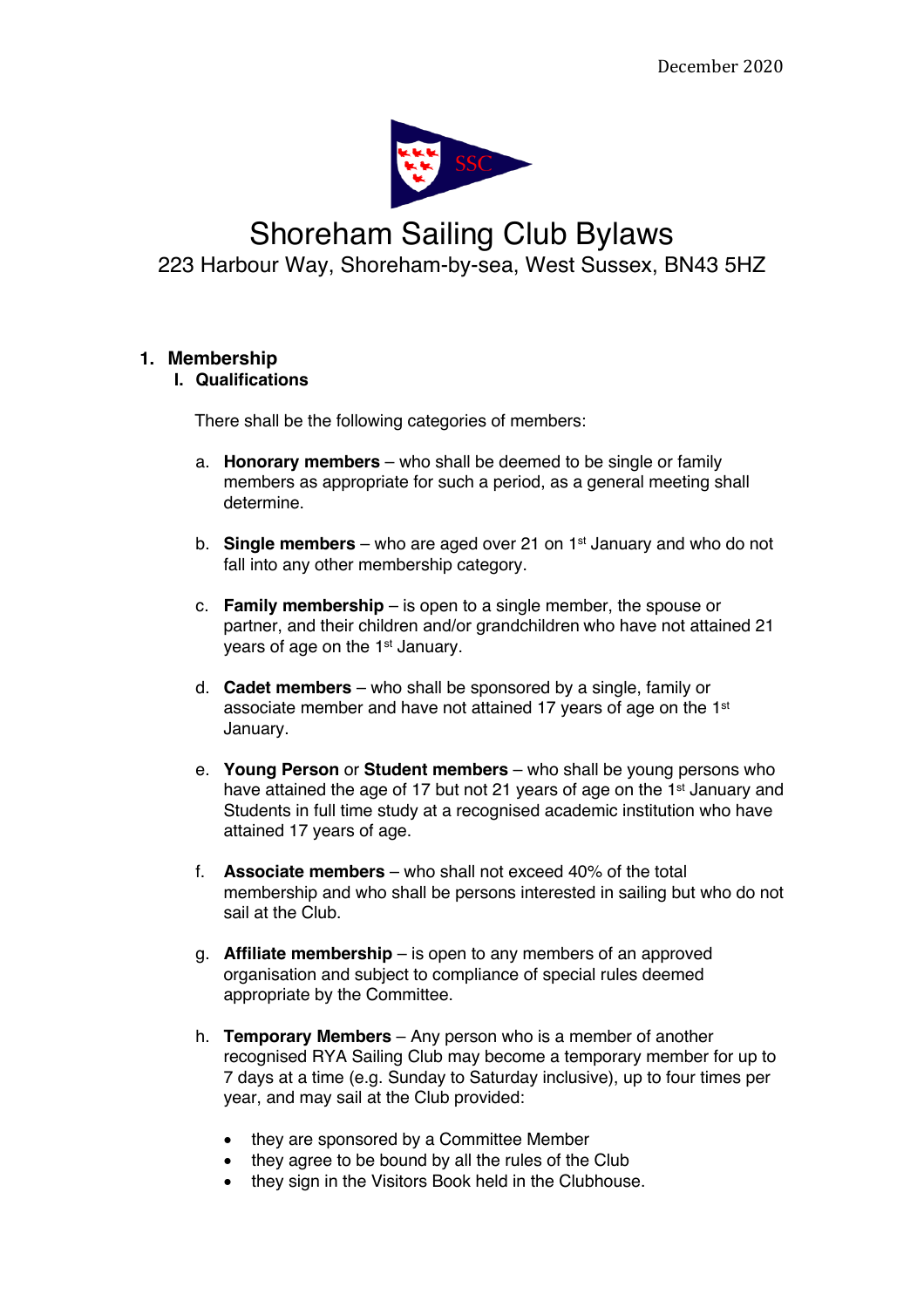## **II. Addresses of Members and Notices**

Periodically each member shall inform the Membership Secretary of his address and email address, and any notices required by these Rules to members may be given by prepaid letter or email addressed to the member at the last address which they have furnished to the Membership Secretary and shall be deemed to have been delivered in the due course of post.

## **III. Consent to General Data Protection regulation**

Membership of the Club and acceptance of these Rules by the member will be deemed to constitute consent to the holding of relevant personal data for the purposes of the General data Protection Regulation 2016.

#### **IV. Members' Property**

Members are responsible for their private property while on Club premises or grounds and may not claim against the Club or the Committee for any loss or damage there to, whether caused by negligence by any member of the Club or otherwise. In the event of any member (including any member expelled from the Club) leaving any property including a boat on the Club premises or grounds, the member may be given notice as provided by these Rules to remove the said property, and failing compliance with such a request, the Committee may proceed to dispose of such property, in accordance with Section 7 (iii) of these Rules.

## **V. Duties**

Members shall undertake duties allocated by the Committee. Such duties shall include Race Officer, Assistant Race Officer, Support Boat crew and others. Repeated failure to carry out these duties may render the member liable to expulsion from the Club.

## **VI. Voting rights**

The following members have voting rights at general meetings, provided that all subscriptions are fully paid:

- a. Honorary members
- b. Single members
- c. Family memberships (two votes for active members over the age of 17 on 1 January)
- d. Young person
- e. Student members

#### **VII. Policies and procedures**

Members agree to abide by the club's policies and procedure, including, but not exclusive to;

- a. Code of conduct
- b. Disputes and Disciplinary procedures
- c. Equality policy
- d. Safety policy
- e. Safeguarding and Child protection policy and guidelines
- 2. **Fees**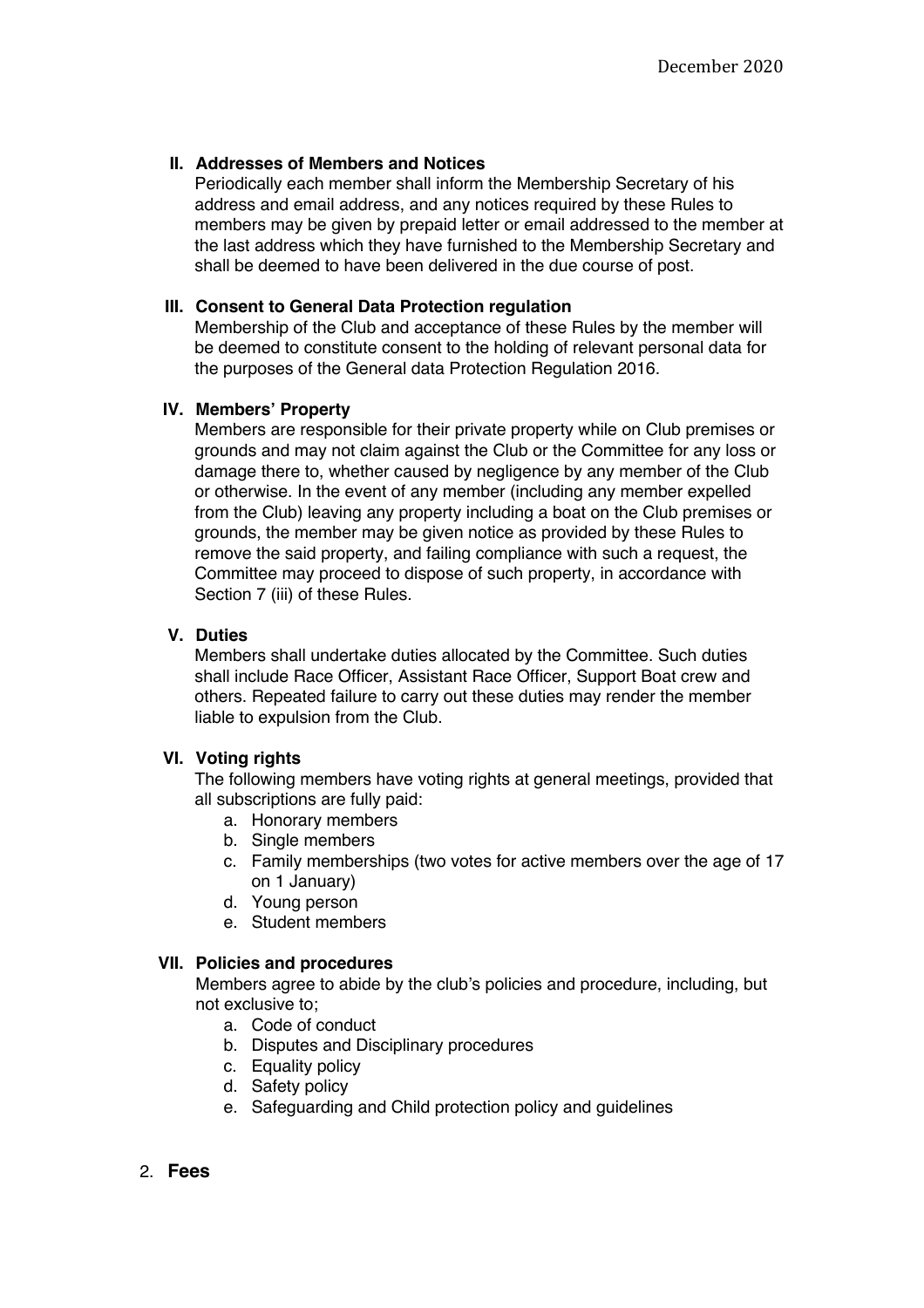## **I. Subscriptions**

- a. The Committee shall propose subscriptions for ratification by the members at the AGM.
- b. Subscriptions shall be due on or before 1<sup>st</sup> February. Any person wishing to withdraw from the Club shall give notice in writing to the Membership Secretary before this date.
- c. The committee is empowered to give discounts to members for prompt payment of subscriptions and fees.
- d. Any member whose subscription is not paid by 31st March will be deemed to have resigned from the Club and must apply for re-election, in which case that person shall be liable to pay the appropriate joining fee above.
- e. Temporary Membership fees are payable prior to the temporary member taking up the privileges of the Club.

## **II. Boat Fees**

The Committee shall propose boat fees for ratification by the members at the AGM.

# **3. Officers**

## **I. Election**

Officers shall be elected at the annual general meeting in each year and shall hold office for one year, retiring at the termination of the Annual General Meeting in each year. No member shall be nominated for election to such office at the annual meeting unless notice of such nomination shall have been submitted to the Secretary not less than 14 days prior to the annual meeting provided always that this provision shall not apply to nominations made by the Committee.

## **II. Club Officers**

There shall be a Commodore, a Vice Commodore, a Treasurer, an Secretary, a Sailing Secretary, a Membership Secretary, the Fleet Captains and up to five other members, all of whom shall be elected from the members at the Annual General Meeting in each year and shall respectively be eligible for reelection. The Commodore may not serve more than three consecutive years. Vacancies arising during the year may be filled by the Committee co-opting any member.

## **4. Committee**

- I. The Committee shall consist of the officers of the Club.
- II. Committee meetings will normally be called by the Commodore or in his absence by the Vice-Commodore, on giving of not less than 14 days notice. In exceptional circumstances where, in the opinion of the Commodore, an urgent matter requires to be resolved, the Commodore may act with the agreement of not less than three other committee members (two of whom must include either the Vice Commodore, the Treasurer, the Secretary, the Sailing Secretary and/or the Membership Secretary) without due notice being given. Any such decisions must be disclosed to the next available Committee Meeting, which shall not be delayed, more than 21 days after the decision was taken.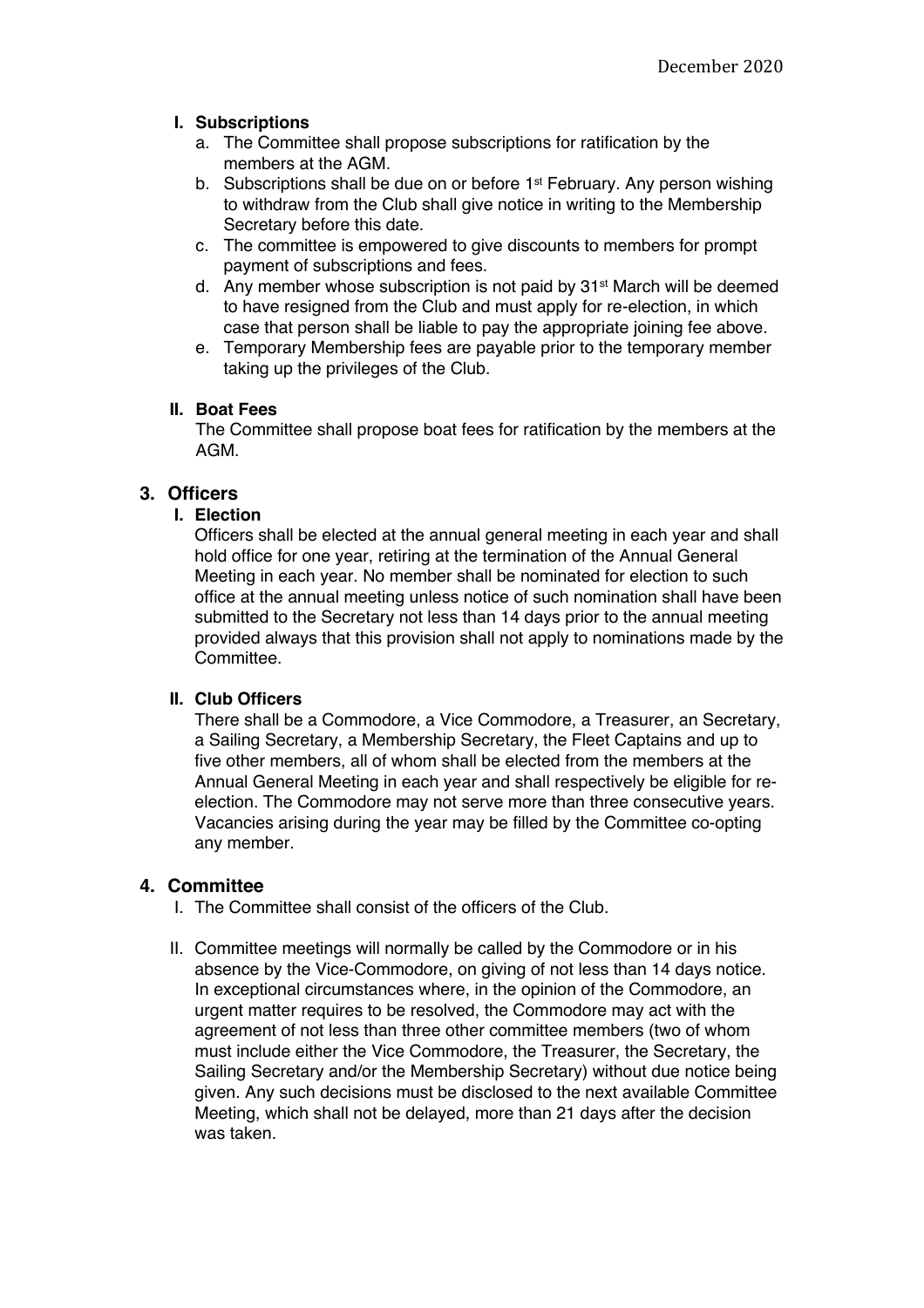- III. The quorum at a Committee meeting shall be 6 members and such quorum shall be entitled to exercise all power herein or in the Rules, which shall be given the Committee. Save as otherwise provided, the Committee shall act by simple majority decision. Each member of the Committee present shall have a vote, including the Commodore, who in the event of a tie shall have a second or casting vote.
- IV. The Commodore or in his absence the Vice-Commodore shall take the chair at all Committee meetings. In the absence of either of the above, the Committee may appoint one of their numbers to act as Commodore for the meeting.
- V. A member of the Committee, and the Secretary or Treasurer, in transacting business for the Club, shall disclose to third parties that they are so acting.
- VI. It shall be the responsibility of the Treasurer to keep a complete and accurate record of the Club's finances.
- VII. The Committee shall control the banking and investment of funds of the Club through the Treasurer, who will report back regularly to the committee. All commitments should be sanctioned by the Treasurer, though a financial 'Code of Practice' will be established to allow necessary spending by committee members below and agreed threshold without prior approval.
- VIII. Save in respect of its powers of expulsion, the Committee shall have the power to appoint and act by subcommittees, which may include members of the Club in addition to members of the Committee.
- IX. Minutes of Committee meetings shall be circulated to the committee officers, the Trustees and also posted on the member's area of the club's website.

## **5. Supply of Alcoholic Liquor**

- I. The purchase for the Club and the supply by the Club of alcoholic liquor shall be exclusively controlled by general meeting, or by the Committee or by a special committee.
- II. Alcoholic liquor may only be sold to or for consumption on the premises, by persons over the age of 18, who are entitled to the use of the premises of the Club in pursuance of these Rules. No minor may purchase or attempt to purchase alcoholic liquor within the Club premises.
- III. The supply of alcoholic liquor in the Club will be permitted during the hours specified on the licence, which is displayed at the clubhouse.

## **6. Miscellaneous**

#### **I. Guests**

Members may introduce and entertain guests at the Club, provided both they and the guest sign in the Visitors Book, which is held in the Clubhouse. The introducing member shall be responsible for their guest strictly observing the Club's rules and regulations and must not leave the Club premises before their guest. Guests bringing their own boat into the club must apply to be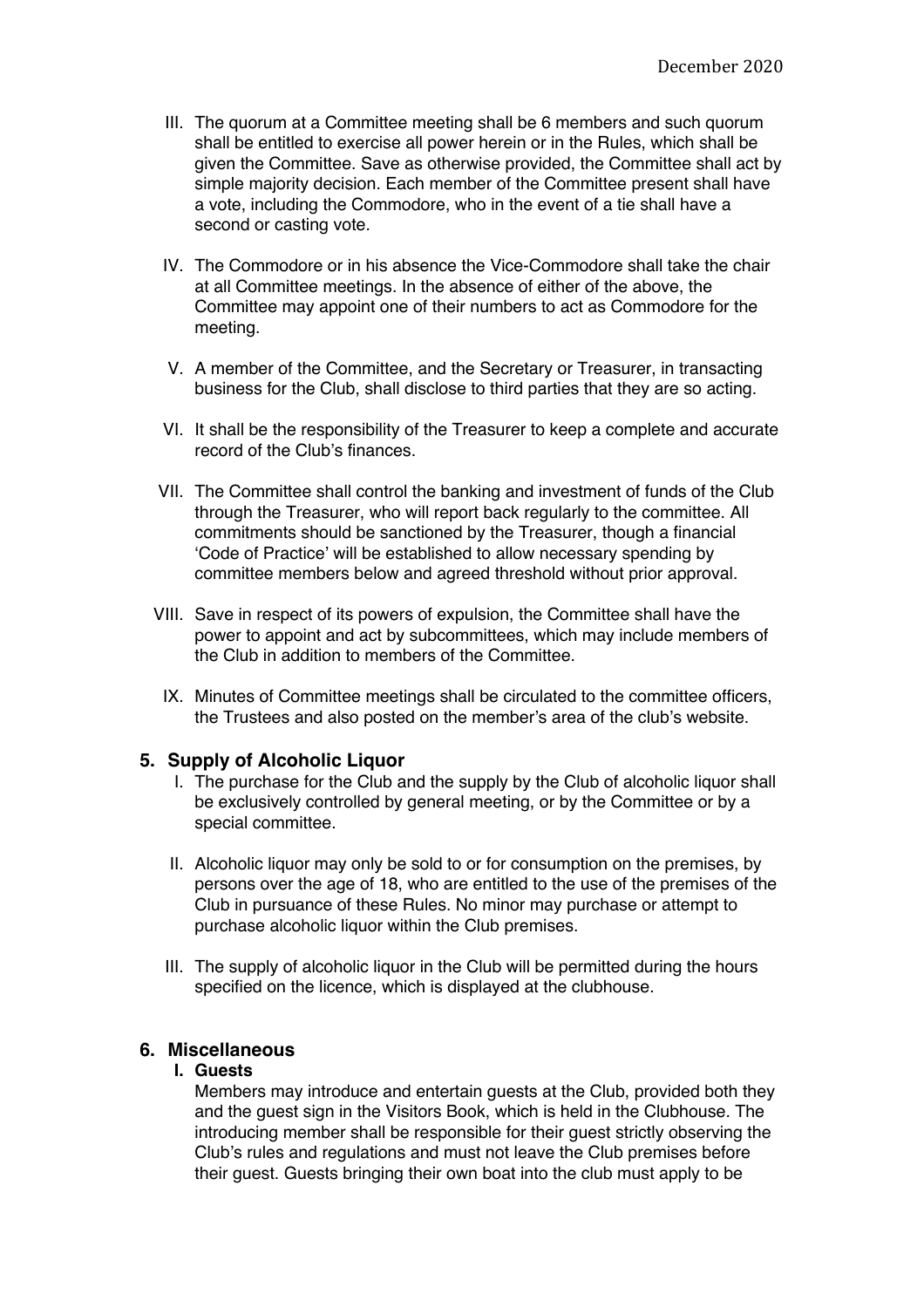Temporary members as described above. No person whose membership has been rejected shall at any time be introduced as a guest. The same guest may not be introduced (whoever is the introducing member) more than four times in any one year unless they are a candidate for election to the Club.

#### **II. Property**

No property belonging to the Club shall be removed from the premises without the prior permission from a Club Officer.

#### **III. Use of premises**

This shall be restricted to members and their visitors as defined below.

#### **IV. Opening Hours**

From 08:00 to 24:00 the Club shall be opened and prepared to receive members, but these hours shall be lengthened or shortened at the discretion of the Committee.

## **V. Complaints**

Complaints of any nature shall be addressed to the Commodore and follow the Club's Disputes and Disciplinary procedures.

## **VI. Animals**

Members may not allow animals into the clubhouse. Members may only allow animals on the Club grounds provided their animal is adequately secured and under the immediate and complete control of the Member at all times.

#### **VII. Car Parking**

There will be no car parking in the club grounds at times when there are organised events with the exception of galley/catering and bar deliveries. Members may only bring cars onto the Club paths in order to set down or pick up boat trailers and equipment, and in all cases the cars must be removed as soon as possible to the car park.

#### **VIII. Burgee**

The Burgee and distinctive articles of dress shall be approved by the Committee.

## **7. Boat Space**

## **I. Boat space allocation**

The allocation of space in the dinghy park is at all times at the absolute discretion of the Committee, who may on reasonable notice in addition to their powers under Section 3 (vii) require any member to remove his boat from the space allocated to him.

#### **II. Boat Trailers**

No unloaded boat trailers are to be left on the Club premises other than on the dinghy space allocated to the member.

#### **III. Abandoned boats, Trailers etc.**

If at any time Boat fees and/or membership fees shall be three or more months overdue:-